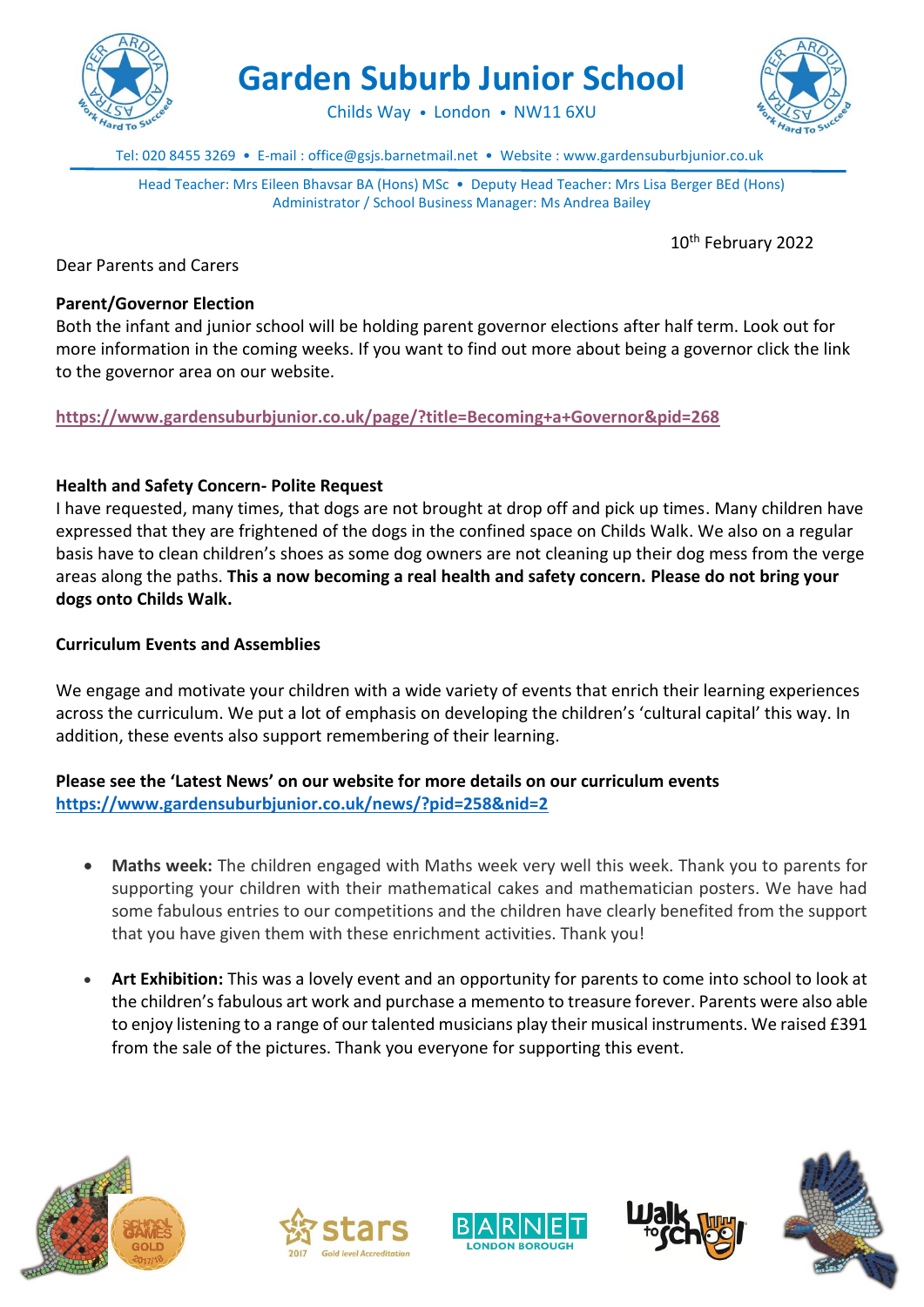

# **Garden Suburb Junior School**



Childs Way • London • NW11 6XU

Tel: 020 8455 3269 • E-mail : office@gsjs.barnetmail.net • Website : www.gardensuburbjunior.co.uk

Head Teacher: Mrs Eileen Bhavsar BA (Hons) MSc • Deputy Head Teacher: Mrs Lisa Berger BEd (Hons) Administrator / School Business Manager: Ms Andrea Bailey

- **Football:** Last Friday, both the girls' and mixed football teams were in action. The girls had a league match against All Saint's. The team had worked on their shape, particularly on opening up the pitch, before the match and they were able to showcase this against a resilient opposition. A victory means that a win in their final match - against Wessex Gardens - will see the girls win their league.
- The mixed team had a tough game against an unbeaten St John's side in the Dick Bailey Cup. An early goal helped settle the nerves but St John's battled back and had some great chances. It was only from some brilliant goalkeeping that we were able to keep them out. The team settled down and showed calmness in possession. A victory means they have booked a place in the quarter-final against Alma School which will take place before the end of March.
- **Safer Internet Day:** Children in each class, who are our digital leaders, presented an assembly to lower and upper school this week on 'Safety Online'. The focus of the assembly was respect online when playing games. *While we advise that children should not be chatting to each other online, even in games, we know that many of our children do.* The assembly focused on what being respectful when playing a game with someone means, including:
- Listening to other people
- Being kind and supportive
- Understanding that someone might not want the same things as you
- Thinking about how your words and actions make other people feel
- Not putting pressure on someone and accepting their boundaries
- Including people when they want to be included
- **Safeguarding Concern:** Please **DO Not** allow your children to use the App 'Discord'**.** It has been drawn to my attention that there are many children at Garden Suburb Junior School using the app 'Discord'.
- It is a social networking app and can be accessed on an Ipad, computer or phone.
- It is similar to WhatsApp but you do not need a phone number.
- The platform is not suitable for children and should not legally be used by anyone under the age of 13 years of age
- Discord also contains adult content and is not recommended if you are under 18

Recently we have experienced a child's account being hacked resulting in unpleasant messages being sent to children. Please check your child's devices and delete this app.

Primary school children do not have the maturity to use social networking sites and it is illegal for your child to be using them. **It will be recorded as a safeguarding concern, in future, if it is drawn to our attention that your child is using, unsupervised, this app or any other social networking site.** Social networking and messaging facilities are also targeted by people who want to cause harm to children.